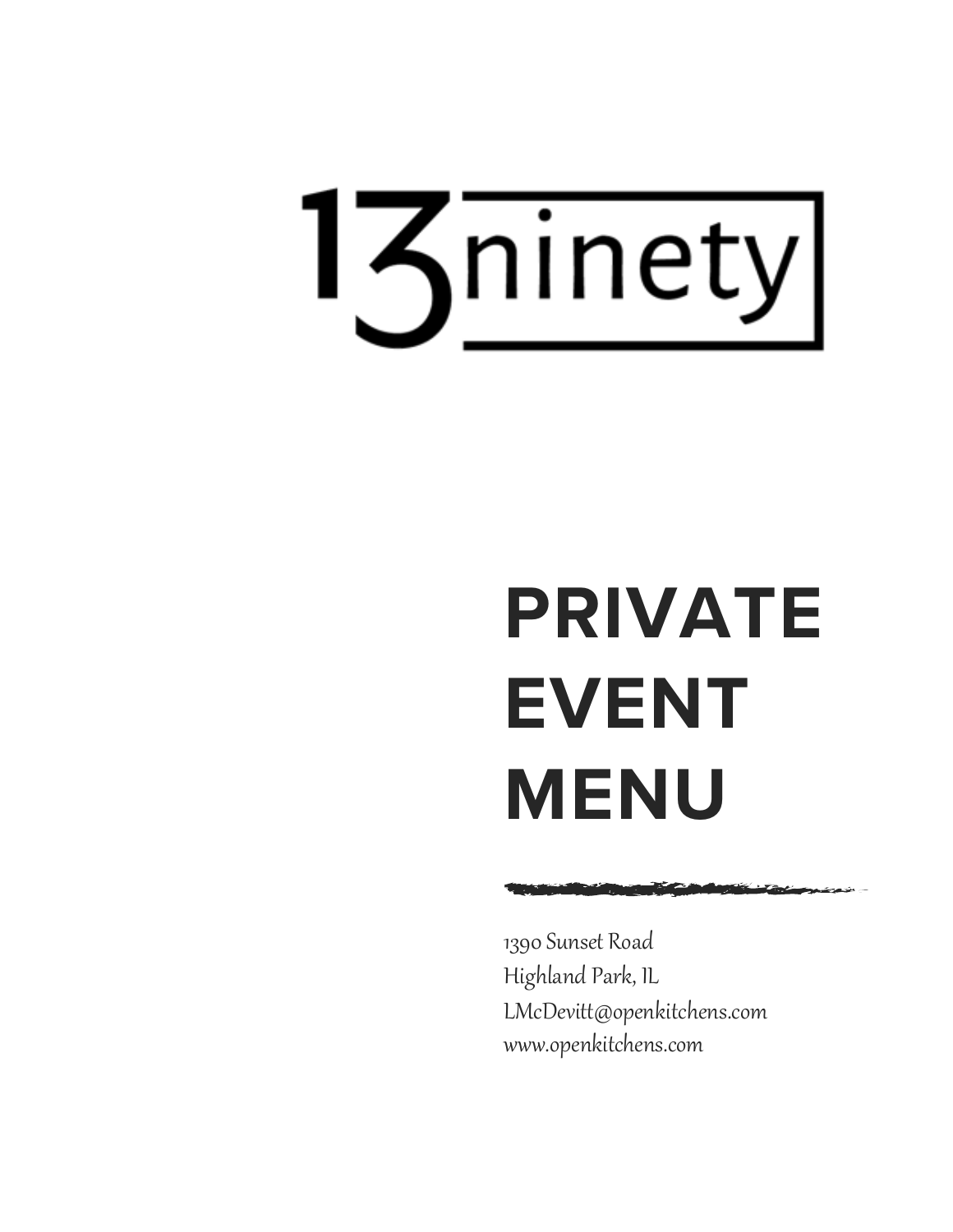Lunch & Dinner Buffet Menu

*Buffet menus include lemonade, iced tea, coffee, and hot tea; add cookies \$2.00; add carrot cake or brownies with ice cream \$3.00*

#### *Dinner Buffets add \$4.00pp*

*Tax and gratuity are not included; Minimum 25pp; Prices subject to change* 

## **GRILLED BUFFET** \$20

Grilled hot dogs, hamburgers & brats served with potato & pasta salad; add chicken \$3.00

# **HOT BUFFET** \$27

Marinated chicken breast, sliced beef au jus with crusty Italian bread or lunch rolls, roasted or mashed potatoes, hot marinara pasta, chef's choice vegetable & tossed salad

## **MEXICAN BUFFET** \$27

Steak and chicken fajitas with refried beans, Mexican rice, chips, salsa, guacamole, sour cream, cheddar cheese with flour or corn tortillas

# **PASTA BUFFET** \$24

Italian sausage served with your choice of pasta and either meat, marinara or alfredo sauce. Served with garlic bread or breadsticks & tossed salad

# **DELI SALADS BUFFET** \$22

Homemade chicken, tuna & egg salads served with assorted rolls, pasta salad and your choice of tossed salad or coleslaw

# **DELI BUFFET** \$22

Fresh sliced turkey, roast beef, tuna salad, ham served with assorted breads and rolls, homemade potato salad and your choice of tossed salad or homemade coleslaw

## **TRIO OF SALADS BUFFET** \$24

Select three salads from listed selection. Includes fresh fruit tray, muffins and rolls

Asian chicken with crispy wontons, almonds & sesame ginger dressing

Spinach Cranberry grilled chicken with candied walnuts, blue cheese, oranges & raspberry vinaigrette

Grilled chicken Caesar with shredded Parmesan & homemade croutons

Spinach with bacon, mushrooms, almonds & balsamic vinaigrette or honey Dijon dressing

Pasta with grilled shrimp and vegetables

# **SHOWER PACKAGE** \$27

Your choice of chicken, salmon or tilapia or a main course salad entrée, punch bowl of your choice: champagne, wine or non-alcoholic punch, cake cutting and service of your bakery cake OR our tray of small bite desserts. Soda is included in this package only

## **BREAKFAST BUFFETS**

- A. Bagels & Cream cheese, muffins & assorted pastries \$18
- B. Homemade French toast, bacon & sausage. \$21
- C. Scrambled eggs, bacon, sausage, potatoes, muffins, bagels & cream cheese. \$25 Add French Toast \$3pp
- D. Add Omelet Station \$8pp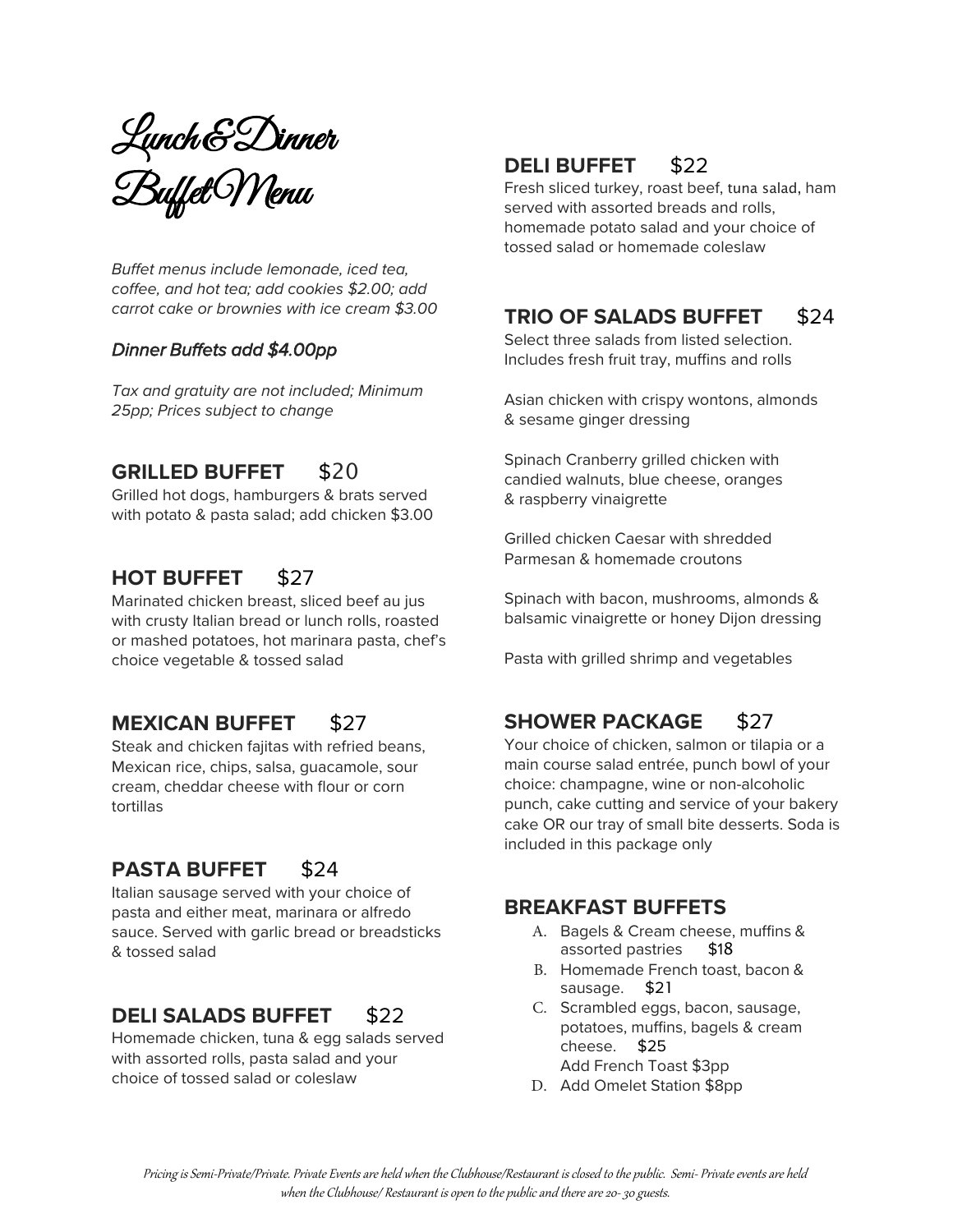Carving Stations

*Buffet menus include lemonade, iced tea, coffee, and hot tea; add cookies \$2.00; add carrot cake or brownies with ice cream \$3.00*

*Tax and gratuity are not included; Minimum 25pp; Prices subject to change*

## **PORK LOIN BUFFET** \$33

Choice of potato, chef's vegetable, tossed salad, breadsticks or Lunch rolls Add chicken \$4.00pp Add wild rice or pasta \$2.00pp

## **PRIME RIB BUFFET** \$37

Choice of potato, chef's vegetable, tossed salad, breadsticks or Lunch Rolls Add chicken \$4.00pp Add wild rice or pasta \$2.00pp

## **BEEF TENDERLOIN BUFFET** \$42

Choice of potato, chef's vegetable, tossed salad, breadsticks or Lunch Rolls Add chicken \$4.00pp Add wild rice or pasta \$2.00pp

Plated Options

*Plated menus include lemonade, iced tea, coffee, and hot tea; children's meals available \$13* 

#### *Dinner Pricing Add \$5.00*

*Tax and gratuity are not included; Minimum 25pp; Prices subject to change*

## **ENTREES**

Filet Mignon 8 oz. \$33 New York Strip 10 oz. \$29  $Rib Eye 10 oz.$   $$29$ Flat Iron 10 oz. \$29 Salmon 8 oz. \$25 Tilapia 8 oz. \$24 Grilled Chicken Breast \$25 Marsala, vesuvio, roasted red pepper, picatta, or lemon-thyme Bone-in Roasted Herb Chicken.\$25 Stuffed Chicken Breast. \$25 Kiev, cordonbleu or Florentine Combo Shrimp/Chicken/Beef Kabobs

## **PASTAS**

*All pasta entrees include garlic breadsticks, salad & dessert; add chicken \$3.00, Dinner Pricing Add \$4.00*

| Pasta Bolognese             | \$21 |
|-----------------------------|------|
| Pasta Marinara              | \$20 |
| <b>Fettuccine Alfredo</b>   | \$20 |
| Lasagna Vegetable           | \$20 |
| Lasagna Meat                | \$22 |
| <b>Eggplant Parmesan</b>    | \$23 |
| Add chicken or shrimp \$4pp |      |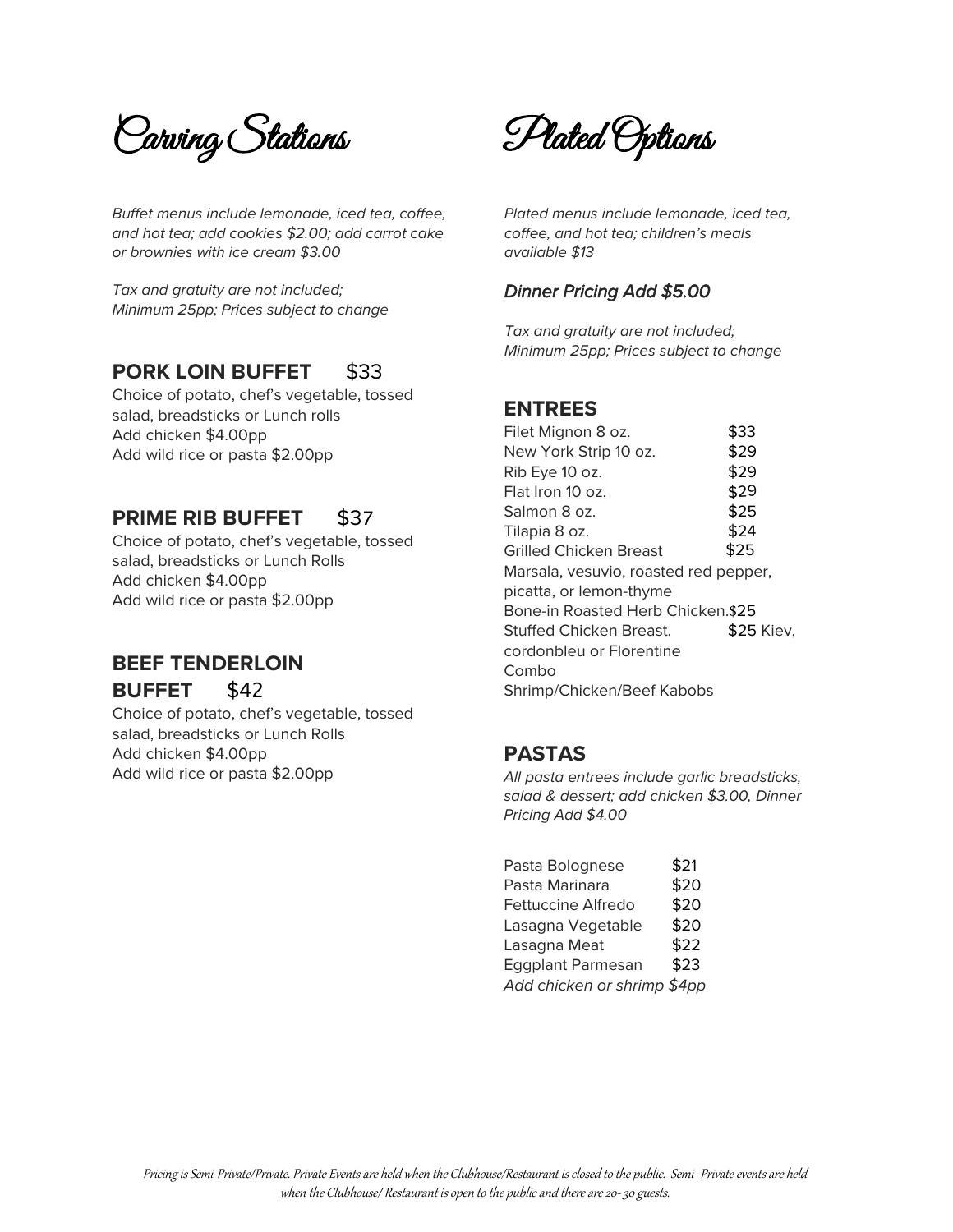#### **SALADS**

*All salads include garlic breadsticks & dessert*

| Chicken Caesar            | \$20 |
|---------------------------|------|
| <b>Chicken Greek</b>      | \$22 |
| Chicken Garden            | \$20 |
| Southwest Chicken         | \$22 |
| Asian Chicken             | \$22 |
| Spinach Cranberry Chicken | \$22 |
| Cobb Chicken              | \$22 |

Plated

Accompaniments

#### **STARCH**

Baked, Garlic Mashed, Twice Baked, Vesuvio, Tri Color, or Roasted Herb Potatoes, Wild Rice Pilaf

#### **VEGETABLE**

Green Beans, Medley, Steamed Broccoli, Grilled Asparagus, Sauteed Zucchini & Tomatoes

## **SALAD**

Garden, Spring Mix or Caesar

#### **DESSERT**

Vanilla or Chocolate Ice Cream, Carrot Cake, Brownies, Lemon Bars

*Pricing is subject to change. Applicable tax and 20% service charge not included.*

Appetizers

**All Prices are for 100 pieces each**

*Tax and gratuity are not included; Minimum 25pp; Prices subject to change* 

| <b>Beef Brochette</b>              | \$230 |       |
|------------------------------------|-------|-------|
| Meatballs                          | \$175 |       |
| Coconut Chicken                    | \$220 |       |
| <b>Chicken Brochettes</b>          | \$220 |       |
| Chicken Satay                      | \$220 |       |
| <b>Wing Dings</b>                  |       |       |
| Hawaiian Chicken Brochette         | \$220 |       |
| Crab Cakes                         | \$220 |       |
| Crab Rangoon                       | \$240 |       |
| Shrimp Newburg Puff                | \$205 |       |
| Egg Rolls                          | \$205 |       |
| <b>Breaded Shrimp</b>              | \$250 |       |
| <b>Seafood Stuffed Mushrooms</b>   | \$250 |       |
| Coconut Shrimp                     | \$275 |       |
| <b>Bacon Water Chestnuts</b>       | \$225 |       |
| <b>Bacon Wrapped Scallops</b>      | \$220 |       |
| Spinach & Cheese Phyllo            | \$225 |       |
| <b>Brie Cheese Puffs</b>           | \$220 |       |
| Spicy Cheddar Puff                 | \$195 |       |
| Mini Quiche                        | \$205 |       |
| Mini Quesadilla                    | \$195 |       |
| Mini Pizzas                        | \$175 |       |
| Silver Dollar Sandwiches (50)      | \$175 |       |
| Beef Empanada                      | \$190 |       |
| Antipasto or Mediterranean Platter |       | \$190 |
| Black Bean & Cheese Empanada       |       | \$190 |
| <b>Crudites with Dip</b>           | \$170 |       |
| Artichoke Beignet                  | \$200 |       |
| <b>Bruschetta</b>                  | \$170 |       |
| Domestic Cheese Tray<br>\$240      |       |       |
| <b>Imported Cheese Tray</b>        | \$325 |       |